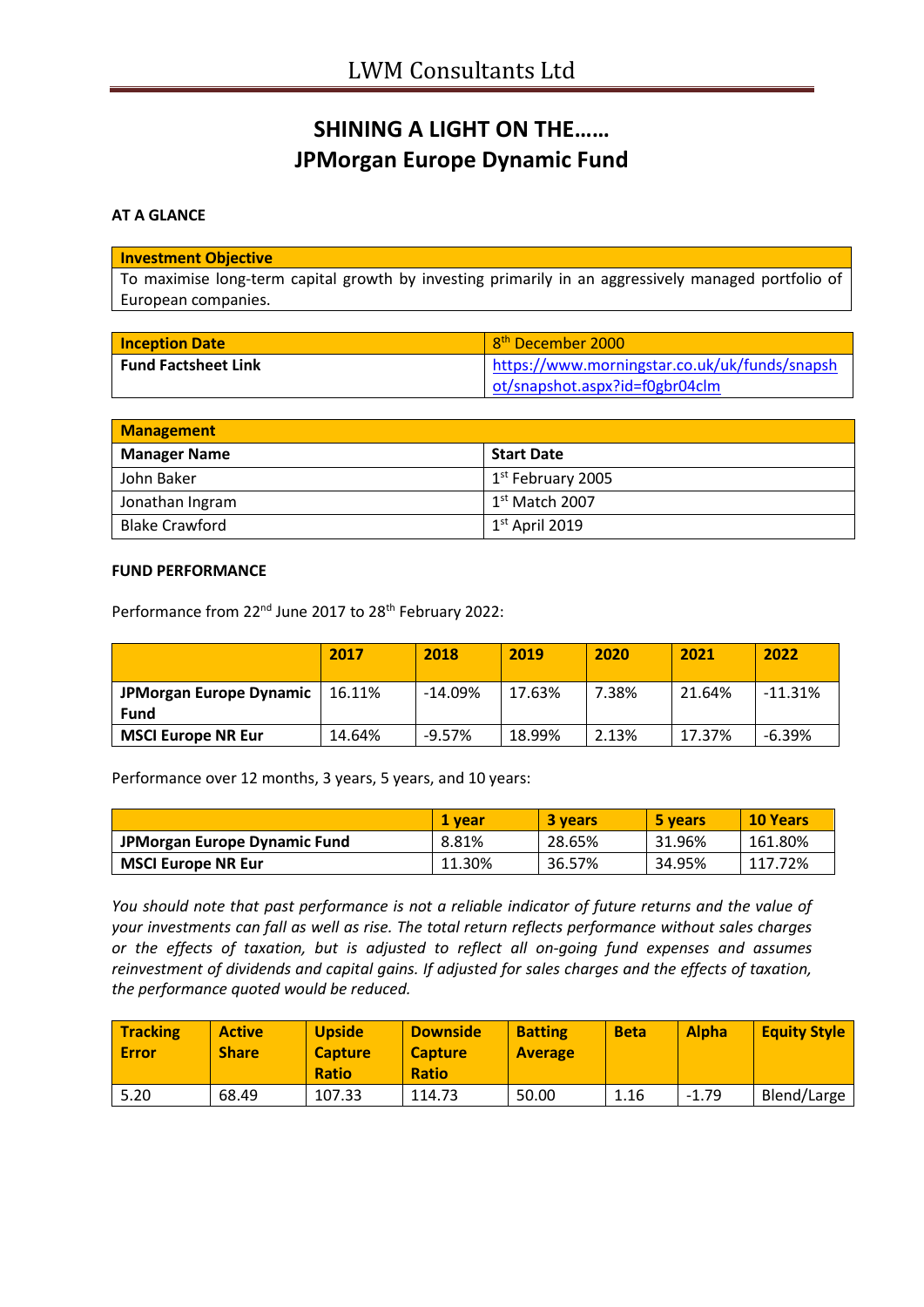## LWM Consultants Ltd

| <b>Volatility Measurements</b> |        |
|--------------------------------|--------|
| 3-Yr Std Dev (volatility)      | 17.82% |
| 3-Yr Mean Return (average)     | 8.76%  |

| <b>Investment Style Details</b> |        |
|---------------------------------|--------|
| Giant                           | 48.18% |
| Large                           | 35.47% |
| Medium                          | 12.10% |
| Small                           | 0.04%  |
| Micro                           | 0.00%  |

| Top 5 Holdings - 72 holdings |                           |       |
|------------------------------|---------------------------|-------|
| Nestle SA                    | <b>Consumer Defensive</b> | 4.74% |
| Roche Holding AG             | Healthcare                | 3.85% |
| Novo Nordisk A/S Class B     | Healthcare                | 3.45% |
| <b>TotalEnergies SE</b>      | Energy                    | 3.33% |
| <b>BP PLC</b>                | Energy                    | 3.12% |

| Top 5 Sectors             |        |
|---------------------------|--------|
| <b>Financial Services</b> | 19.68% |
| Industrials               | 14.48% |
| Consumer Cyclical         | 13.70% |
| <b>Consumer Defensive</b> | 12.32% |
| Energy                    | 8.00%  |

| <b>Top 5 Regions</b> |        |  |
|----------------------|--------|--|
| United Kingdom       | 20.57% |  |
| France               | 18.28% |  |
| Switzerland          | 16.71% |  |
| Germany              | 14.92% |  |
| Netherlands          | 10.91% |  |

## **UPDATE….**

With the increased focus on the opportunities long term for Europe, we met with the managers of the JPM Europe Dynamic Fund. They are very excited about the opportunities for the fund and for Europe. The manager centred the discussion around three numbers: 27, 58 and 2.2.

We started by discussing valuations. The team explained that European countries are international and therefore they are not just domestic focused. They are also profitable and cash rich companies, offering attractive valuations compared to US companies with similar growth drivers and geographic reach.

They believe that too much gloom and doom is priced into European equities. Picking up on the numbers, European companies are trading on a 27% discount to the US, and yet they offer revenue diversification and financial strength which is not reflected in valuations.

Furthermore, investing in Europe is not just about domestic Europe. 58% of the index is not exposed to European markets. These are international companies again trading at significant discounts.